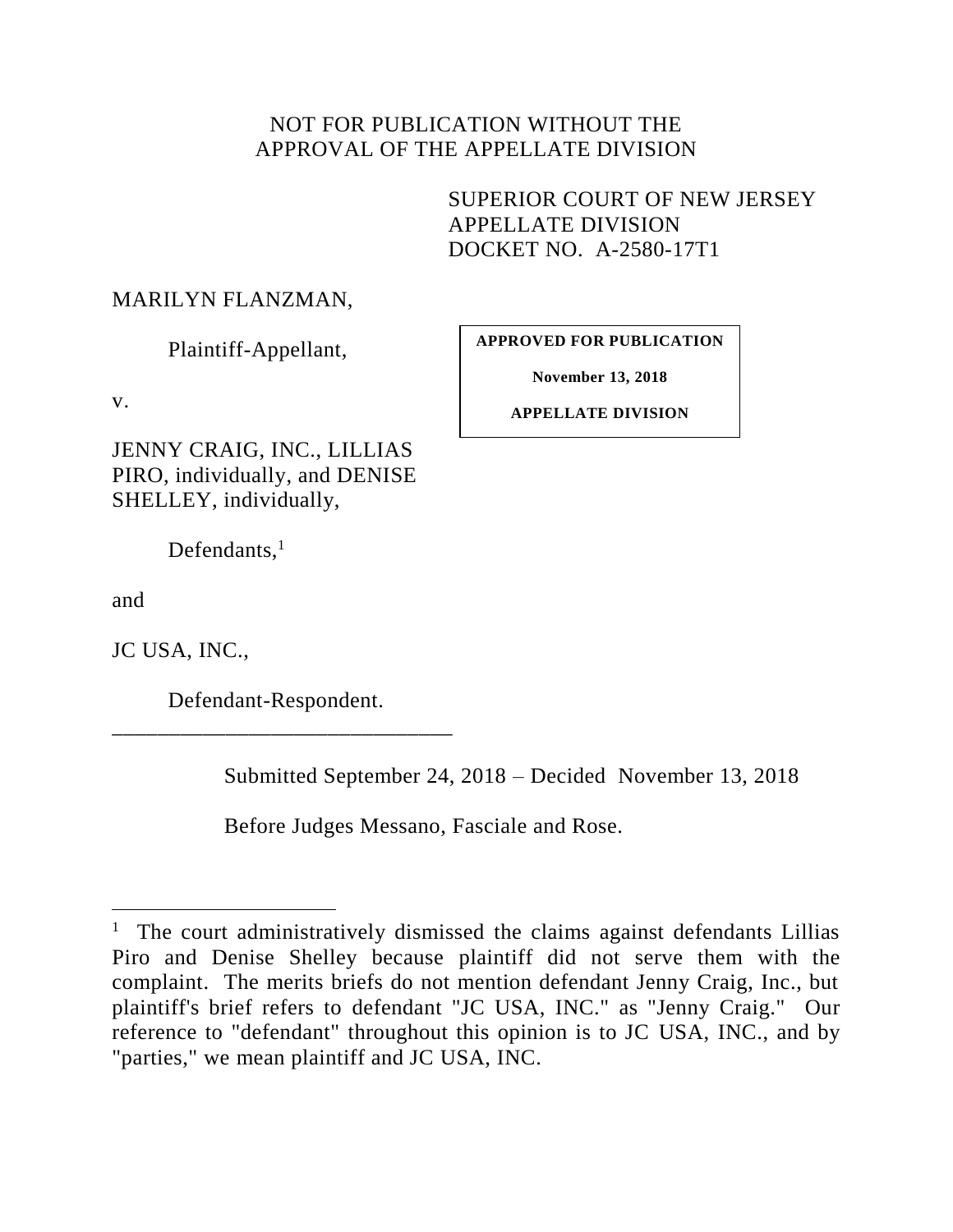On appeal from Superior Court of New Jersey, Law Division, Bergen County, Docket No. L-6238-17.

Zatuchni & Associates, LLC, attorneys for appellant (David Zatuchni, on the brief).

Ogletree, Deakins, Nash, Smoak & Stewart, PC, attorneys for respondent (Sharon P. Margello and Jocelyn A. Merced, on the brief).

The opinion of the court was delivered by

FASCIALE, J.A.D.

This appeal requires us to decide whether to invalidate an arbitration agreement because the parties failed to identify any arbitration forum and any process for conducting the arbitration. In general, a forum is the mechanism – or setting – that parties use to arbitrate their dispute. They could have designated an arbitral institution (like the American Arbitration Association (AAA) or the Judicial Arbitration and Mediation Services (JAMS)), or they could have communicated a general method for selecting a different arbitration setting. The mechanism or setting for the proceeding is important because the rights associated with arbitration forums may differ depending on which forum the parties choose, or on how they define the arbitral process. Here, the agreement ignored the subject altogether.

We hold that the parties lacked a "meeting of the minds" because they did not understand the rights under the arbitration agreement that ostensibly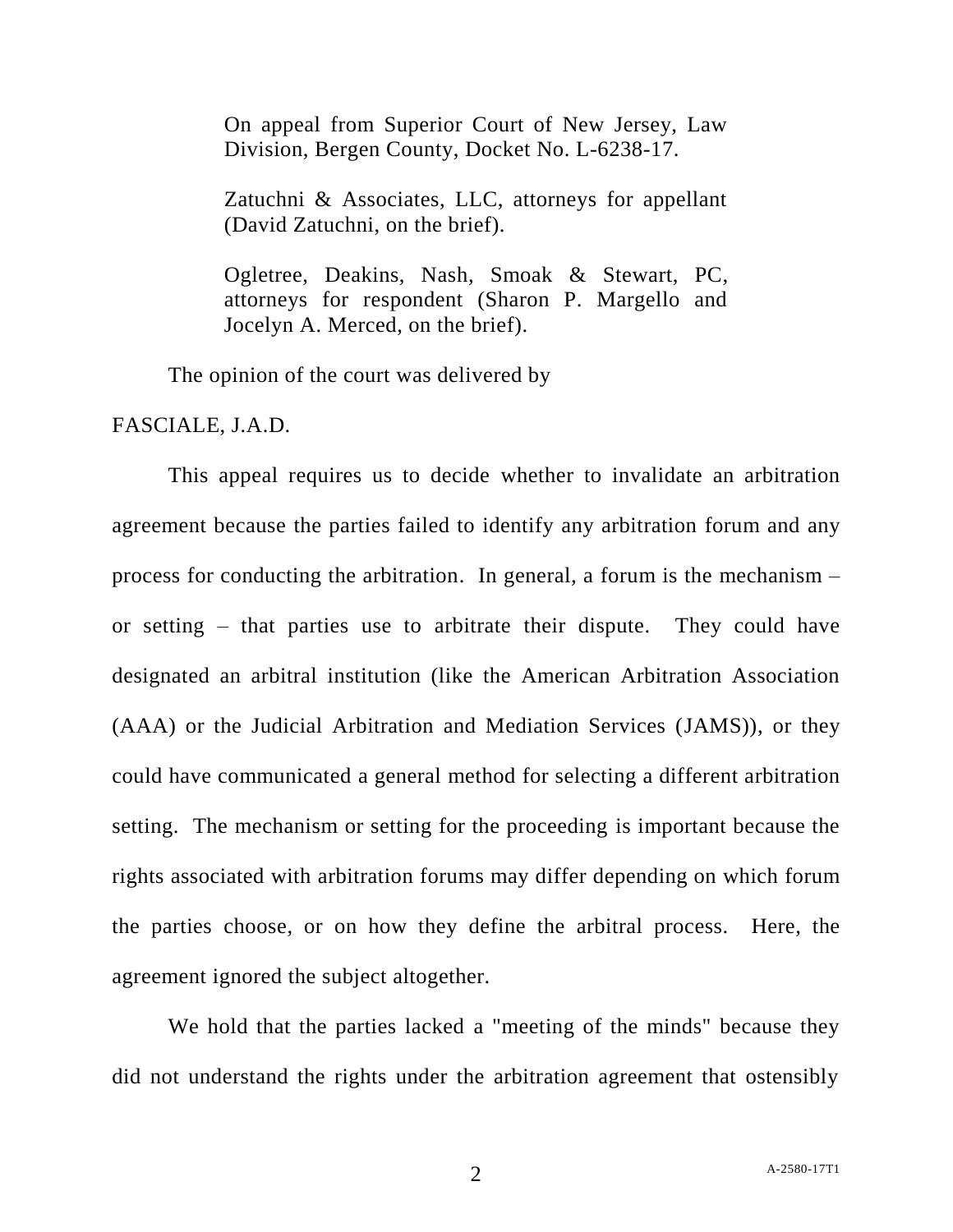foreclosed plaintiff's right to a jury trial. We therefore reverse the order compelling arbitration for lack of mutual assent.

I.

At the time of her termination, plaintiff was eighty-two years old. She had worked for defendant – a weight loss, weight management, and nutrition company – for twenty-six years. During that time, plaintiff provided weight loss counseling. Defendant gradually reduced plaintiff's full-time hours to only three hours per week. The substantial reduction in hours led to her termination.

Plaintiff filed her complaint alleging (1) age discrimination and harassment in violation of the New Jersey Law Against Discrimination (NJLAD), N.J.S.A. 10:5-1 to -49; (2) discriminatory discharge and/or constructive termination in violation of the NJLAD; and (3) aider and abettor liability under the NJLAD. Defendant then filed its motion to compel arbitration relying on the parties' arbitration agreement.

Plaintiff has no recollection of signing the document that contained the arbitration agreement, which the parties did not execute when defendant hired her. Rather, in 2011, twenty years after she was hired, defendant presented plaintiff with the document, which she signed to maintain her employment. In pertinent part, the agreement provides: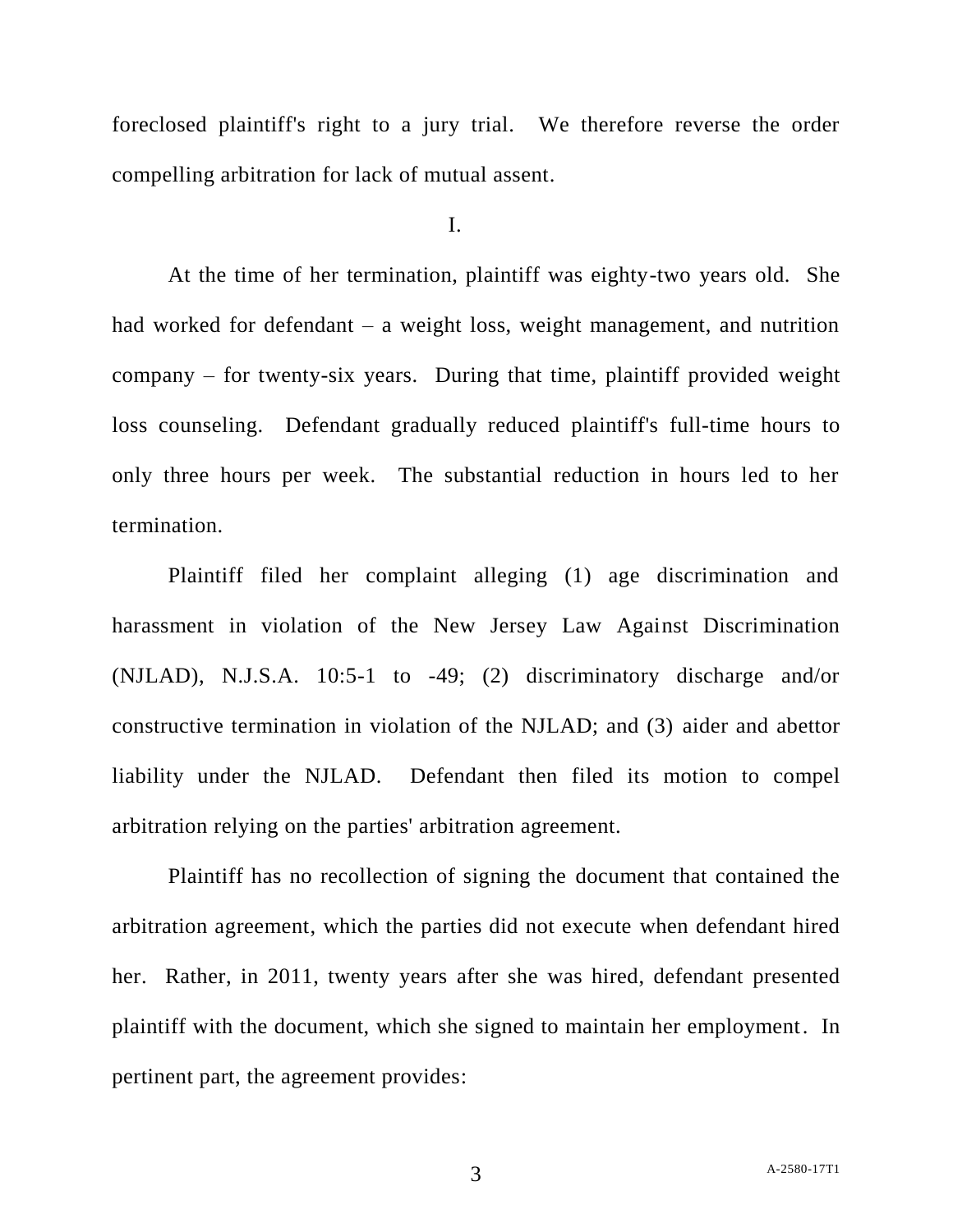#### **Arbitration Agreement**

Any and all claims or controversies arising out of or relating to [plaintiff's] employment, the termination thereof, or otherwise arising between [plaintiff] and [defendant] shall, in lieu of a jury or other civil trial, be settled by final and binding arbitration. This agreement to arbitrate includes all claims whether arising in tort or contract and whether arising under statute or common law including, but not limited to, any claim of breach of contract, discrimination or harassment of any kind.

. . . [Plaintiff] will pay the then-current Superior Court of California filing fee towards the costs of the arbitration (i.e., filing fees, administration fees, and arbitrator fees) . . . .

[(Emphasis added).]

If enforceable, plaintiff gave up her right to a jury trial by executing the agreement. That is not an issue. The agreement, however, said nothing about what forum generally replaced that right (although it confusingly referred to California court filing fees). The judge recognized this important omission when he suggested that "the choice of which arbitral body would conduct the arbitration would be turned over to the [p]laintiff." In other words, the judge – not the parties – decided who would pick the forum.

On appeal, plaintiff primarily argues that the arbitration agreement lacked mutual assent and is therefore invalid as a matter of contract law. She maintains that the parties did not reach a "meeting of the minds" as to the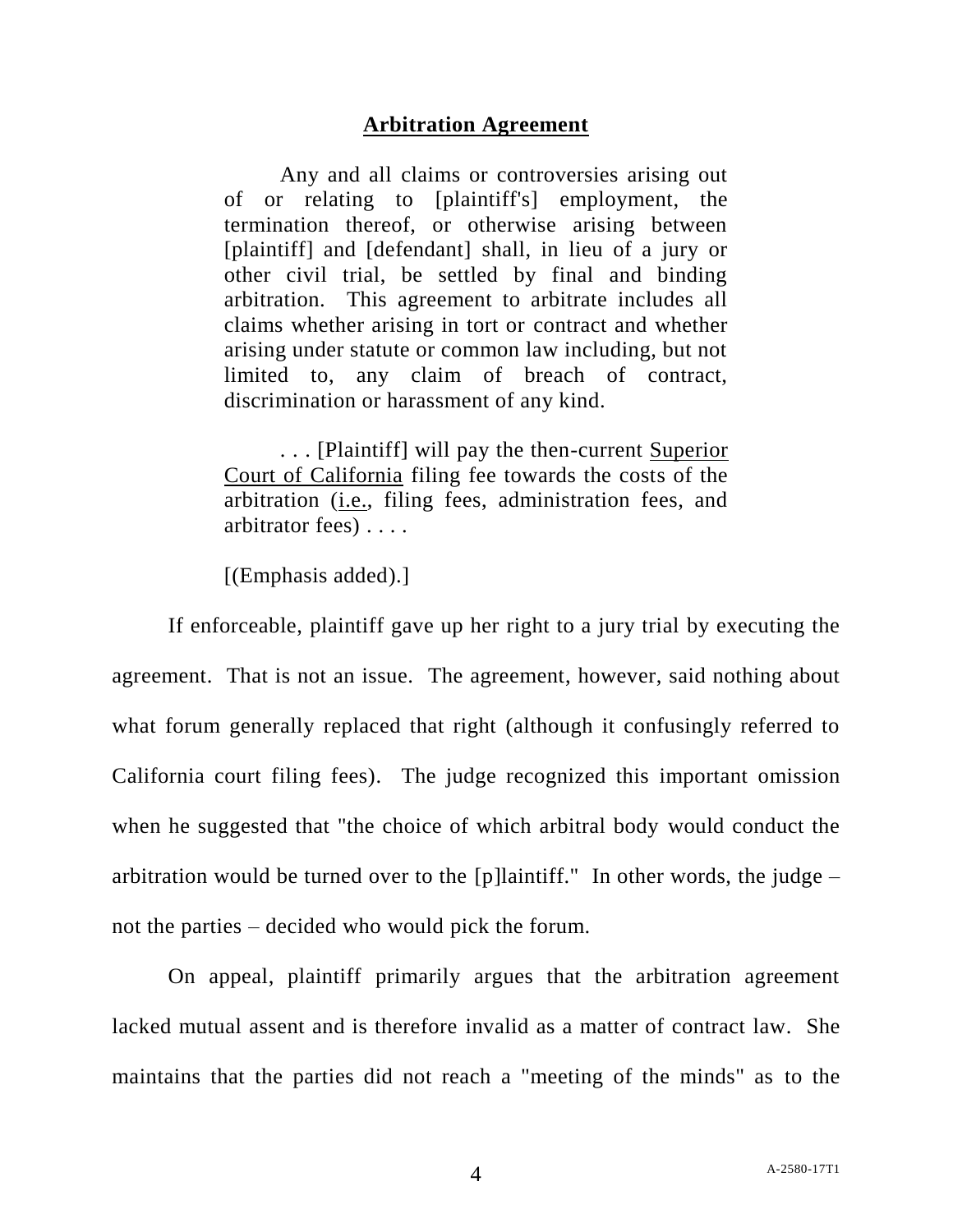rights that replaced her right to a jury trial. She also argues that the arbitration agreement is unconscionable.<sup>2</sup>

Appellate courts exercise de novo review of a judge's decision on the enforceability of contracts, such as an arbitration clause. Morgan v. Sanford Brown Inst., 225 N.J. 289, 302-03 (2016). Whether a contractual arbitration clause is enforceable is a legal issue; therefore, this court affords no special deference to the judge's determination of that issue. Hirsch v. Amper Fin. Servs., LLC, 215 N.J. 174, 186 (2013).

### II.

We begin by addressing plaintiff's contention that the arbitration agreement is invalid as a matter of law. Plaintiff emphasizes that there are significant consequences to the absolute absence of any reference in the arbitration agreement as to the process for generally selecting an arbitration forum. She asserts that without that information communicated somehow in the agreement – whether it be by designating AAA, JAMS, or some other mechanism intended to replace her right to a jury trial – there exists no mutual assent.

<sup>2</sup> We need not reach the question of whether the arbitration agreement is otherwise unconscionable because we have invalidated the agreement for lack of mutual assent.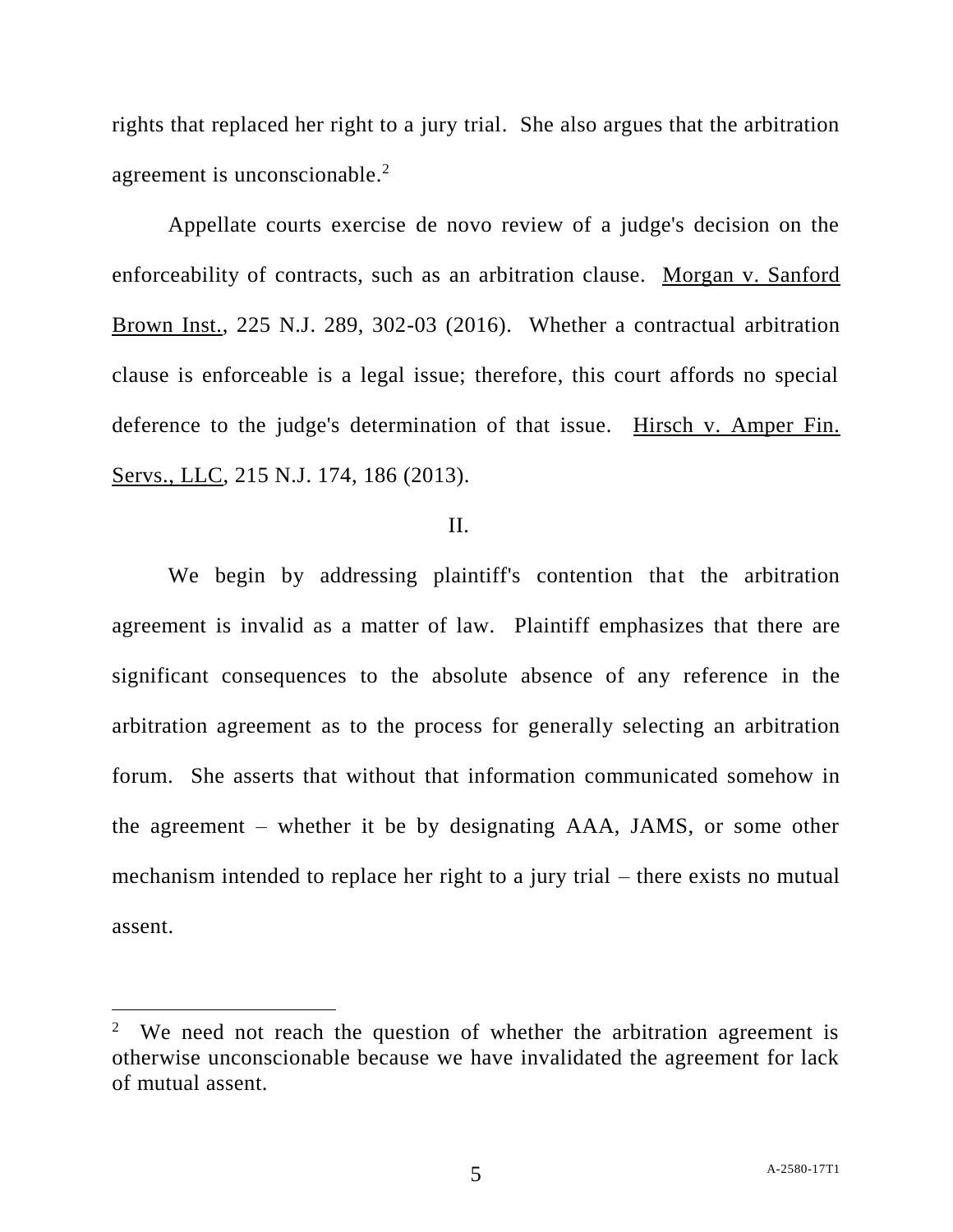Longstanding principles of law govern our analysis. The Federal Arbitration Act (FAA), 9 U.S.C.A. §§ 1 to 16, and the New Jersey Arbitration Act, N.J.S.A. 2A:23B-1 to -32, reflect federal and state policies favoring arbitration of disputes. Roach v. BM Motoring, LLC, 228 N.J. 163, 173-74 (2017). Congress enacted the FAA "to 'reverse the longstanding judicial hostility' towards arbitration agreements and to 'place arbitration agreements upon the same footing as other contracts."  $\underline{Id}$  at 173 (quoting Gilmer v. Interstate/Johnson Lane Corp., 500 U.S. 20, 24 (1991)).

In Atalese v. United States Legal Services Group, L.P., the New Jersey Supreme Court recognized that "[t]he FAA requires courts to 'place arbitration agreements on an equal footing with other contracts and enforce them according to their terms.'" 219 N.J. 430, 441 (2014) (quoting AT&T Mobility v. Concepcion, 563 U.S. 333, 339 (2011)). As to the application of contract law principles to arbitration agreements, the Court stated:

> [A] state cannot subject an arbitration agreement to more burdensome requirements than other contractual provisions. An arbitration clause cannot be invalidated by state-law defenses that apply only to arbitration or that derive their meaning from the fact that an agreement to arbitrate is at issue.

> Arbitration's favored status does not mean that every arbitration clause, however phrased, will be enforceable. . . . Section 2 of the FAA permits agreements to arbitrate to be invalidated by 'generally applicable contract defenses. Accordingly, the FAA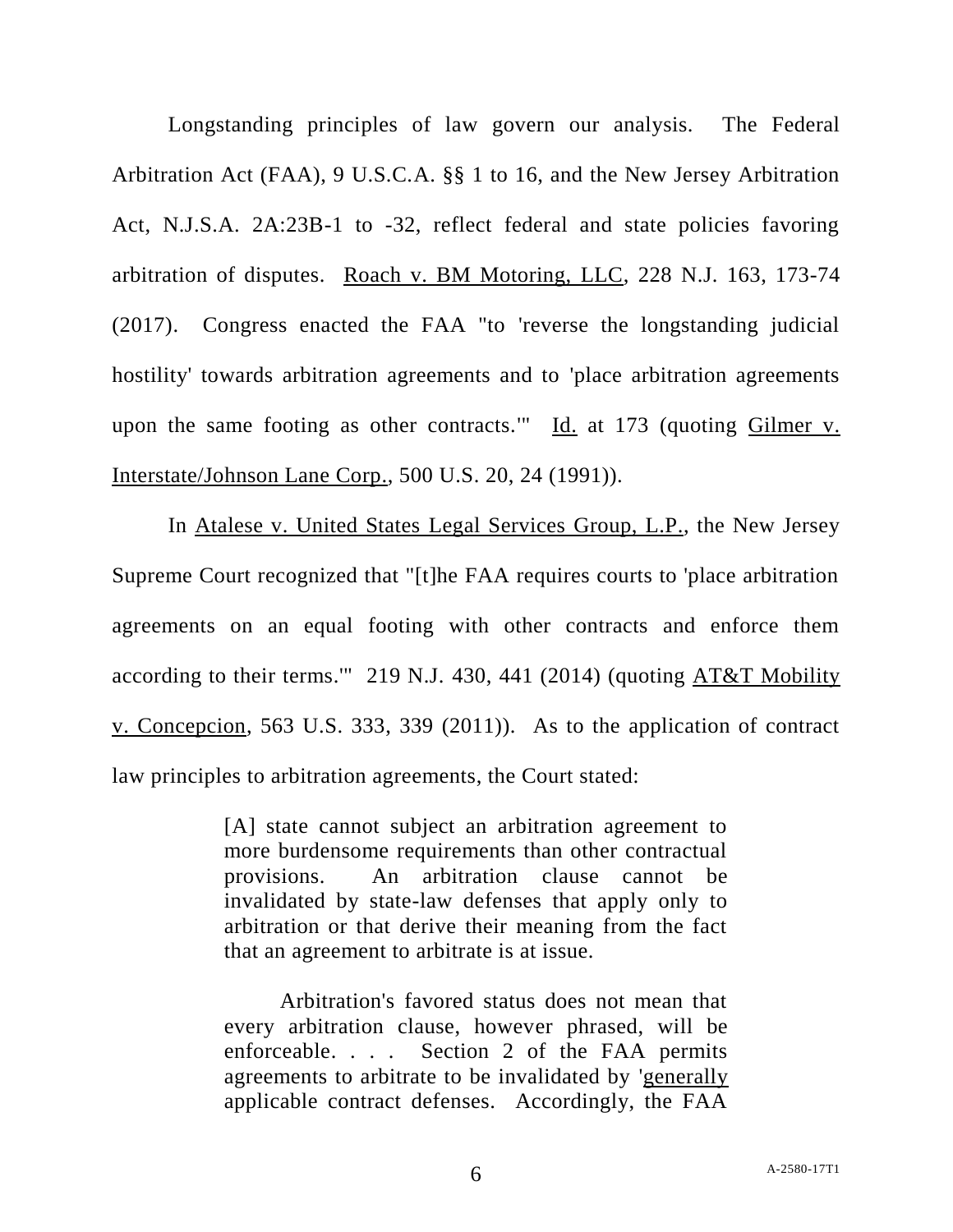permits states to regulate . . . arbitration agreements under general contract principles, and a court may invalidate an arbitration clause upon such grounds as exist at law or in equity for the revocation of any contract.

[Ibid. (citations omitted).]

Indeed the Supreme Court of the United States recently proclaimed that the FAA requires that courts place arbitration agreements "on equal footing with all other contracts." Kindred Nursing Ctrs. Ltd. P'ship v. Clark, 581 U.S. \_\_\_, 137 S. Ct. 1421, 1424 (2017).

Our courts decide "whether an agreement to arbitrate exists." N.J.S.A. 2A:23B-6(b). We recognize that such agreements are generally valid, "except upon a ground that exists at law or in equity for the revocation of a contract." N.J.S.A. 2A:23B-6(a) (emphasis added). See also Morgan, 225 N.J. at 304 (indicating that "[a]lthough the FAA expresses a national policy favoring arbitration, the law presumes that a court, not an arbitrator, decides any issue concerning arbitrability"). "[S]tate contract-law principles generally govern a determination whether a valid agreement to arbitrate exists." Hojnowski v. Vans Skate Park, 187 N.J. 323, 342 (2006).

New Jersey law governing the enforceability of arbitration agreements is well settled. Like any contract, the parties must reach such an agreement by mutual assent. Atalese, 219 N.J. at 442. There must be a "meeting of the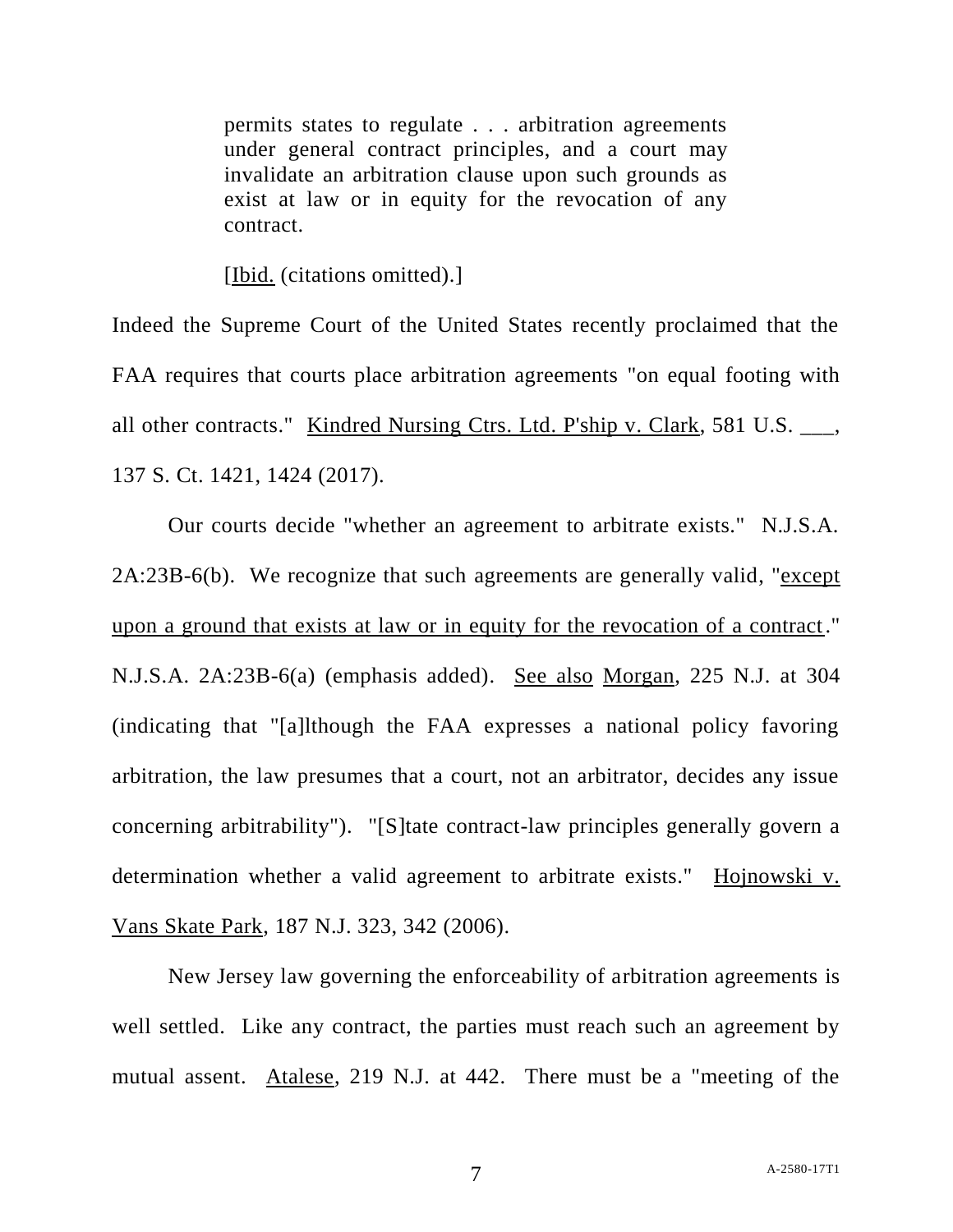minds" for the agreement to be enforceable. Ibid. The party from whom an arbitration clause has been extracted, must "clearly and unambiguously" agree to waive his or her statutory rights. Id. at 443 (quoting Leodori v. Cigna Corp., 175 N.J. 293, 302 (2003)). "[C]ontractual language alleged to constitute a waiver [of statutory rights] will not be read expansively." Garfinkel v. Morristown Obstetrics & Gynecology Assocs., 168 N.J. 124, 132 (2001). "[B]ecause arbitration involves a waiver of the right to pursue a case in a judicial forum, 'courts take particular care in assuring the knowing assent of both parties to arbitrate, and a clear mutual understanding of the ramifications of that assent.'" Atalese, 219 N.J. at 442-43 (emphasis added) (quoting NAACP of Camden Cty. E. v. Foulke Mgmt., 421 N.J. Super. 404, 425 (2011)).

Following basic principles of contract law, our courts have previously invalidated arbitration agreements. See, e.g., id. at 445-48 (concluding the agreement failed to clearly identify the waiver of a jury trial); Leodori, 175 N.J. at 302-07 (finding there existed no evidence that an employee consented to an arbitration provision in an employee handbook); Garfinkel, 168 N.J. at 132-36 (invalidating an arbitration agreement as ambiguous); Kleine v. Emeritus at Emerson, 445 N.J. Super. 545, 552-53 (App. Div. 2016) (reversing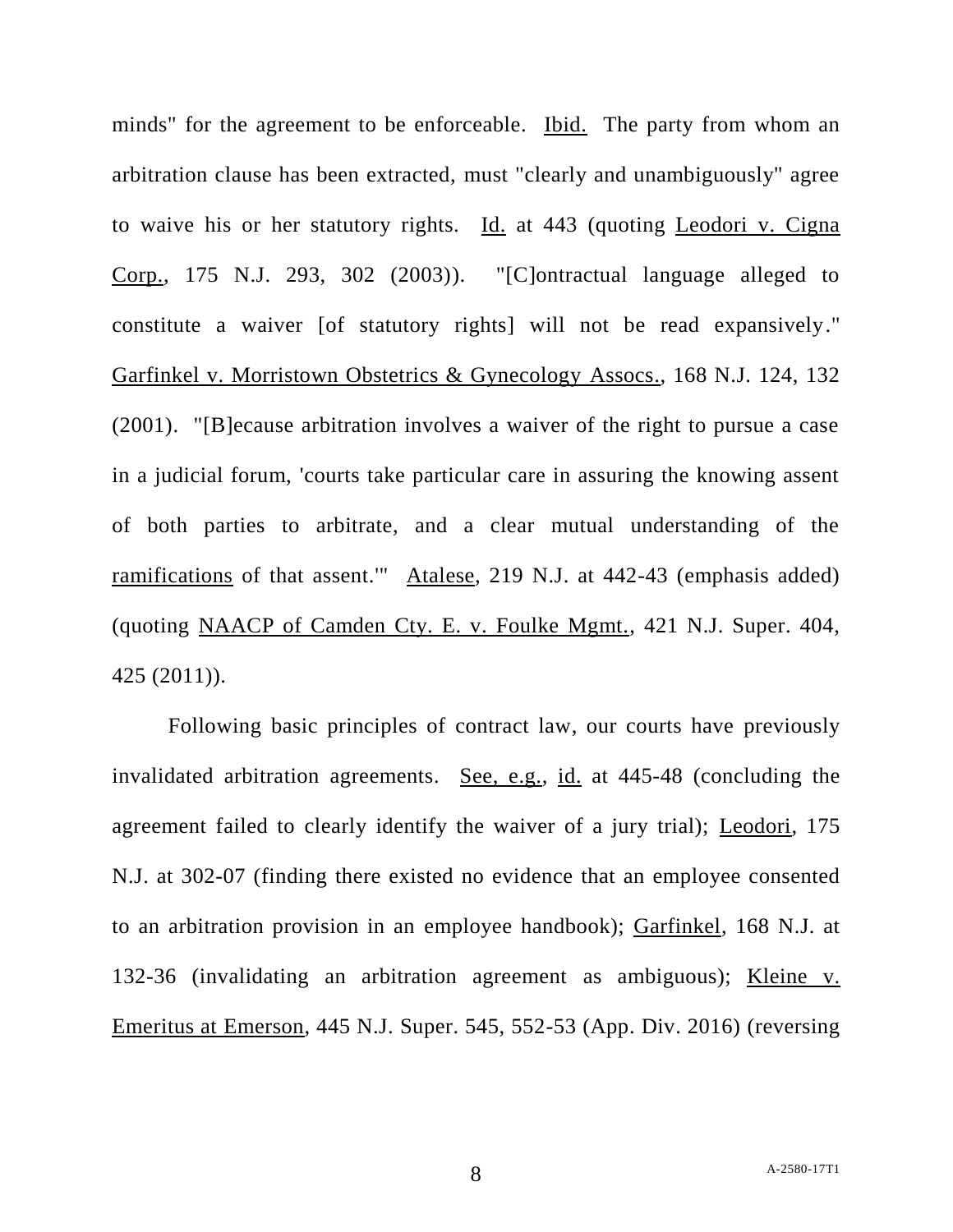for lack of mutual assent because the arbitration process contemplated by the clause in question was unavailable when the parties executed their contract).

Kleine is similar to our facts but not directly on point. In Kleine, although the parties designated AAA as the arbitral forum, AAA was not available when they executed the arbitration agreement. 445 N.J. Super. at 550, 552. Applying the requirement for mutual assent to the enforceability of the agreement, we stated that

> when the parties contracted, their exclusive forum for arbitration was no longer available; there being no agreement to arbitrate in any other forum, arbitration could not be compelled. In short, . . . there was no meeting of the minds as to an arbitral forum if AAA was not available. As Atalese instructs, the party from whom such a provision has been extracted must be able to understand – from clear and unambiguous language – both the rights that have been waived and the rights that have taken their place.

[Id. at 552-53 (emphasis added).]

The difference between <u>Kleine</u> and our case is that, here, the parties omitted any reference whatsoever to an arbitral forum. See, e.g., Foulke, 421 N.J. Super. at 431 (voiding an agreement for a number of reasons, including the fact that "the documents do not clearly and consistently express the nature and locale of the arbitration forum itself").

To further illustrate the parties' failure to reach a meeting of the minds, the judge determined that the "chosen forum" was California, concluding that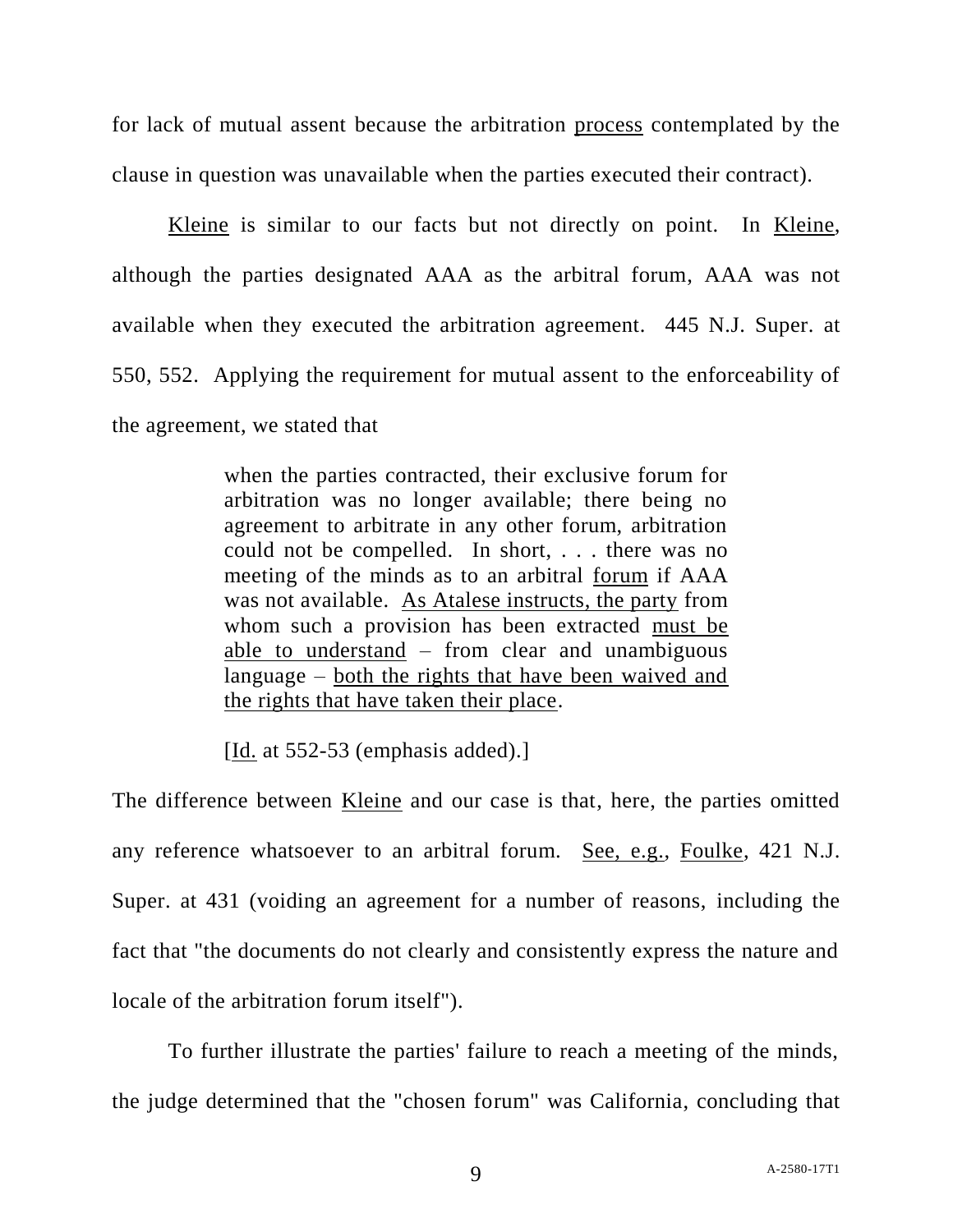"it can be deduced [from the arbitration agreement] that California law will control the arbitration, while the arbitral forum is assumed to be California."<sup>3</sup> Defense counsel indicated – without any support whatsoever in the language of the agreement – "that [defendant was] flexible on permitting the arbitration proceeding to take place closer to New Jersey as long as California law is applied to the proceeding." That led the judge to unilaterally decide that plaintiff "in the interest of fairness, [would have] the choice of which 'arbitral body' would conduct the arbitration . . . ." In doing so, he re-wrote the agreement but failed to clarify its inherent ambiguity.

Our opinion should not be misread to hold that the parties' failure to identify a specific arbitrator renders the agreement unenforceable. This is not a situation where on the one hand, the parties generally addressed in some fashion the process that foreclosed plaintiff's right to a jury trial, but on the other hand, simply failed to identify a specific method for selecting an arbitrator. If that were the case, either party arguably could have filed a motion under N.J.S.A. 2A:23B-11(a), entitled "Appointment of arbitrator; conflict of interest," asking the judge to appoint the arbitrator. That statute provides:

 $3$  Even if the agreement required the law in the State of California to apply  $$ which is not the case – the judge did not analyze whether the agreement was enforceable under that law.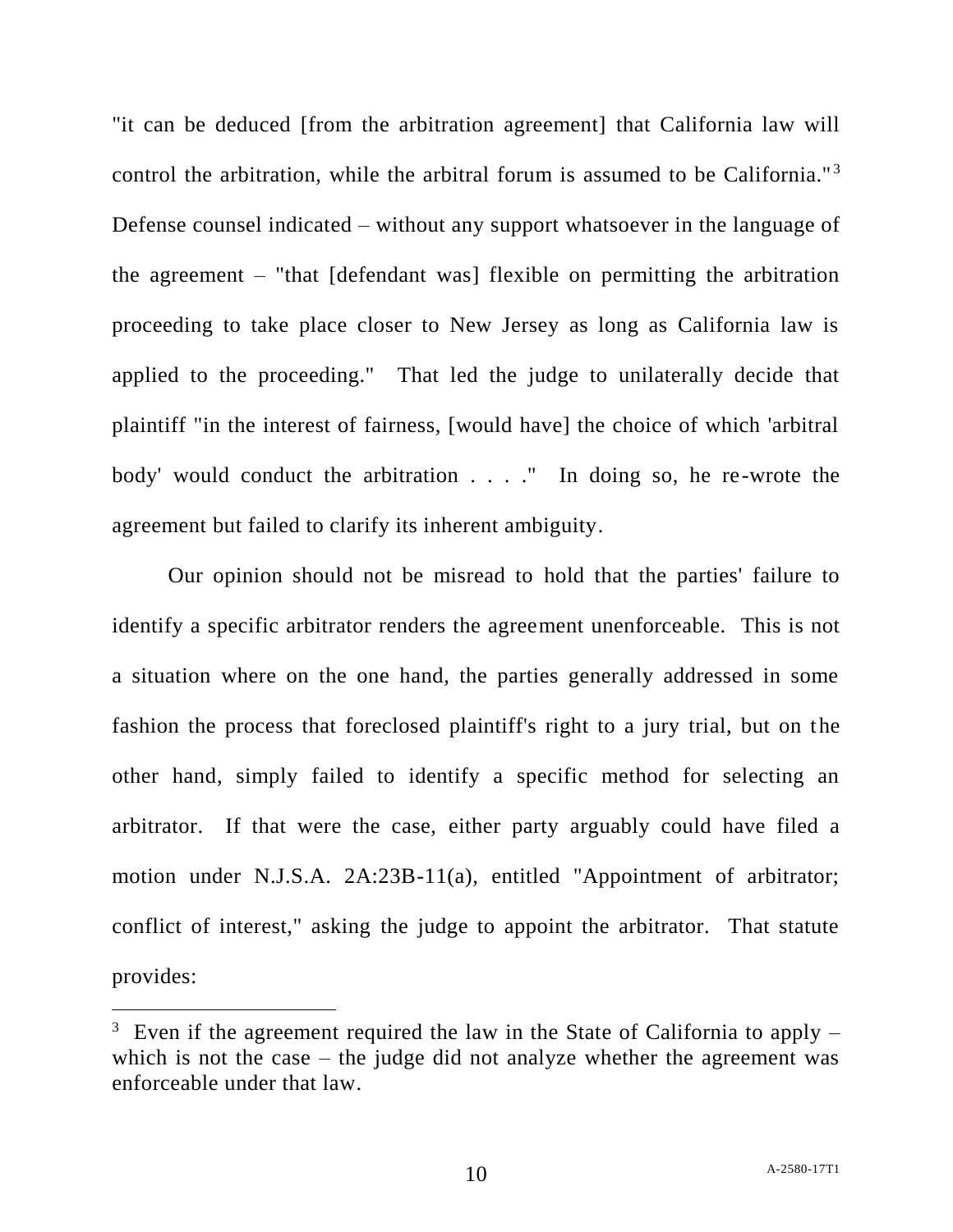If the parties to an agreement to arbitrate agree on a method for appointing an arbitrator, that method shall be followed, unless the method fails. If the parties have not agreed on a method, the agreed method fails, or an arbitrator appointed fails or is unable to act and a successor has not been appointed, the court, on application of a party to the arbitration proceeding, shall appoint the arbitrator. An arbitrator so appointed has all the powers of an arbitrator designated in the agreement to arbitrate or appointed pursuant to the agreed method.

[(Emphasis added).]

 $\overline{a}$ 

The plain language of this statute refers to "a method for appointing an arbitrator," not a method for appointing a "forum." In this opinion, we defined a "forum" as the mechanism – or setting – that parties utilize to arbitrate their dispute.<sup>4</sup> There must first be a meeting of the minds about the forum itself, and then, if the parties are unable to agree on a "method for appointing an arbitrator," then they can arguably make an application under N.J.S.A. 2A:23B-11(a). In other words, if they agree that a dispute would be arbitrated by an arbitral institution, or an arbitrator or arbitrators, then that is the agreed upon forum. And after that, if they remain unable to actually select the arbitrator – under such a hypothetical agreement – then the parties could

<sup>4</sup> Similarly, N.J.S.A. 2A:23B-1 defines "arbitration organization" as "an association, agency, board, commission or other entity that is neutral and initiates, sponsors or administers an arbitration proceeding or is involved in the appointment of an arbitrator."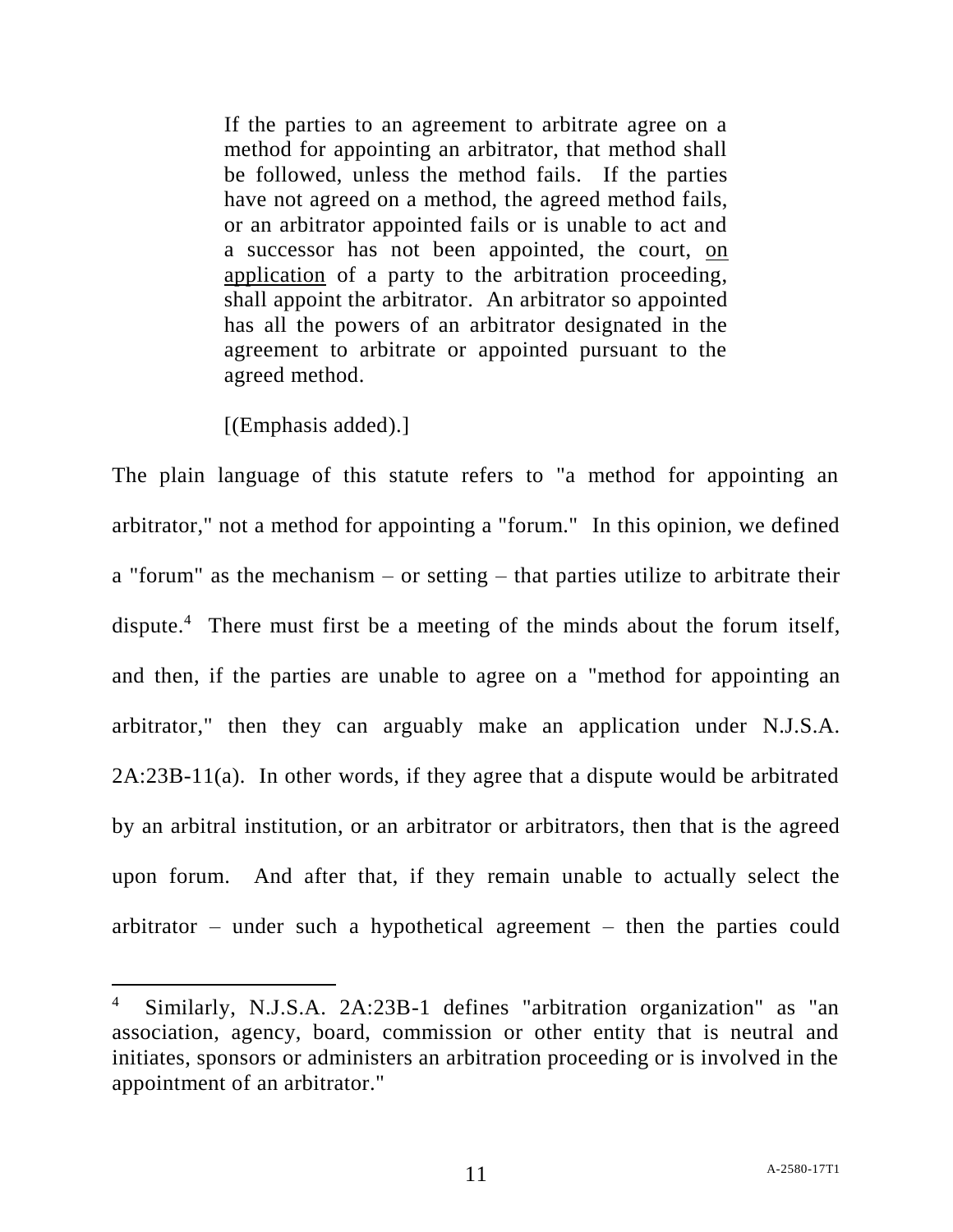arguably apply to the court under N.J.S.A. 2A:23B-11(a) and ask the judge to do so.

Like our case, in the aftermath of Atalese, the panel in Kleine focused on the lack of mutual assent as to the arbitral forum – the rights that replaced the right to a jury trial – rather than the parties failing to reference a "method for appointing an arbitrator." (Emphasis added). Resort to N.J.S.A. 2A:23B-11(a) potentially comes into play only if the arbitration agreement reflects a meeting of the minds about what rights the parties gave up and what rights they received. The failure to reference in the agreement an actual method for selecting an arbitrator does not in-and-of-itself invalidate this agreement. Rather, it is the lack of meeting of the minds as to the arbitral forum.

Nevertheless, here, neither party made a N.J.S.A. 2A:23B-11(a) application to the judge. Additionally, the parties did not argue on this appeal that the judge should have appointed an arbitrator under N.J.S.A. 2A:23B-11(a). Neither party brought this statute to the Law Division's or our attention. That is not surprising because before the judge (and us) they focused primarily on their inability to define what arbitration forum or process would resolve the NJLAD dispute.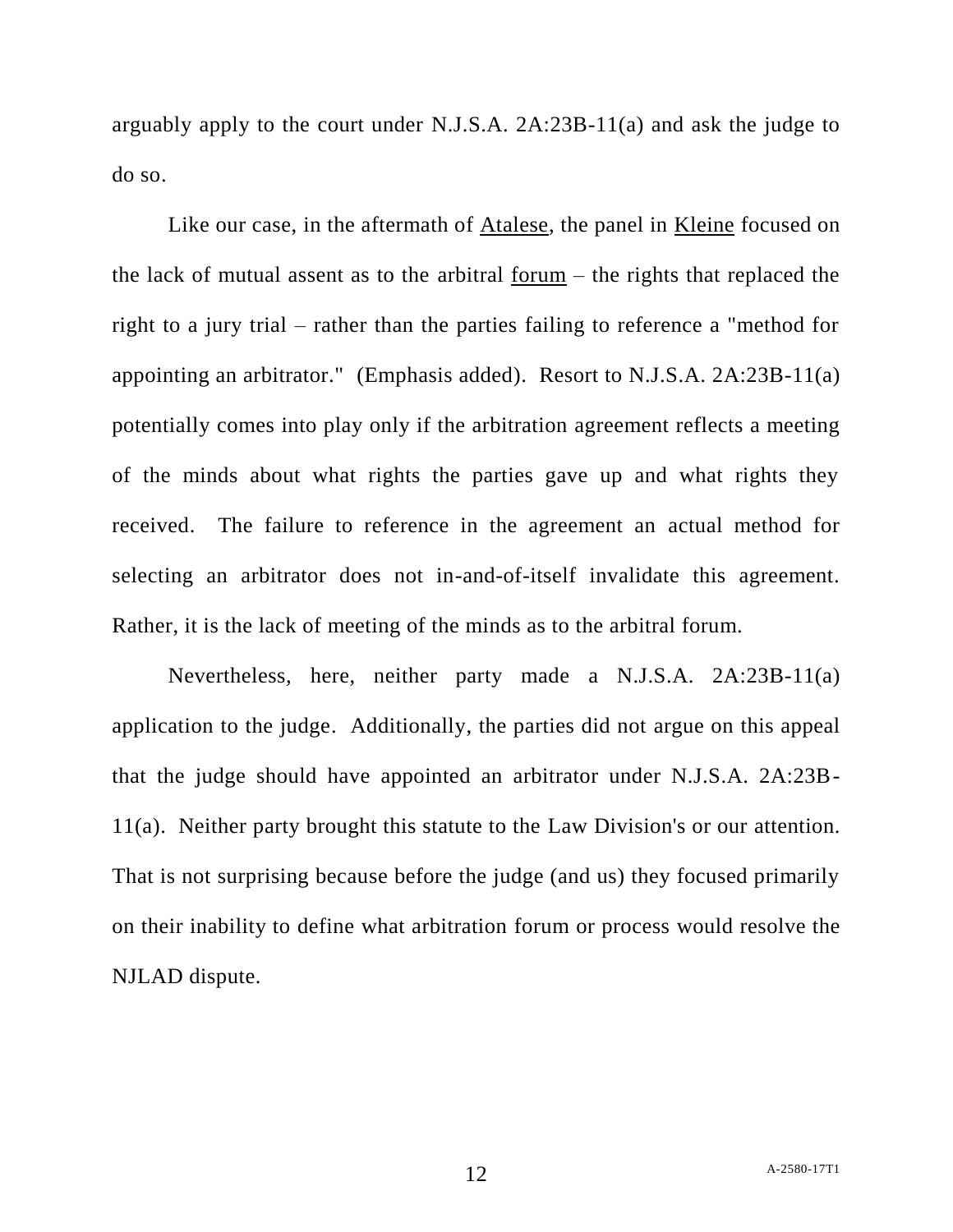Likewise, the FAA has a similar provision to N.J.S.A. 2A:23B-11(a). 9

U.S.C. § 5 of the FAA entitled "Appointment of arbitrators or umpire"

provides that:

If in the agreement provision be made for a method of naming or appointing an arbitrator or arbitrators or an umpire, such method shall be followed; but if no method be provided therein, or if a method be provided and any party thereto shall fail to avail himself of such method, or if for any other reason there shall be a lapse in the naming of an arbitrator or arbitrators or umpire, or in filling a vacancy, then upon the application of either party to the controversy the court shall designate and appoint an arbitrator or arbitrators or umpire, as the case may require, who shall act under the said agreement with the same force and effect as if he or they had been specifically named therein; and unless otherwise provided in the agreement the arbitration shall be by a single arbitrator.

[(Emphasis added).]

Again, there was no 9 U.S.C. § 5 application before the judge.

As analyzed by the Third Circuit Court of Appeals, 9 U.S.C. § 5 provides "a mechanism for substituting an arbitrator when the designated arbitrator [unlike here] is unavailable." Khan v. Dell Inc., 669 F.3d 350, 354 (3d Cir. 2012). Nevertheless, when "determining the applicability of Section 5 of the FAA when an arbitrator is unavailable, courts have focused on whether the designation of the arbitrator was 'integral' to the arbitration provision or was merely an ancillary consideration." Id. at 354. "In this light, the parties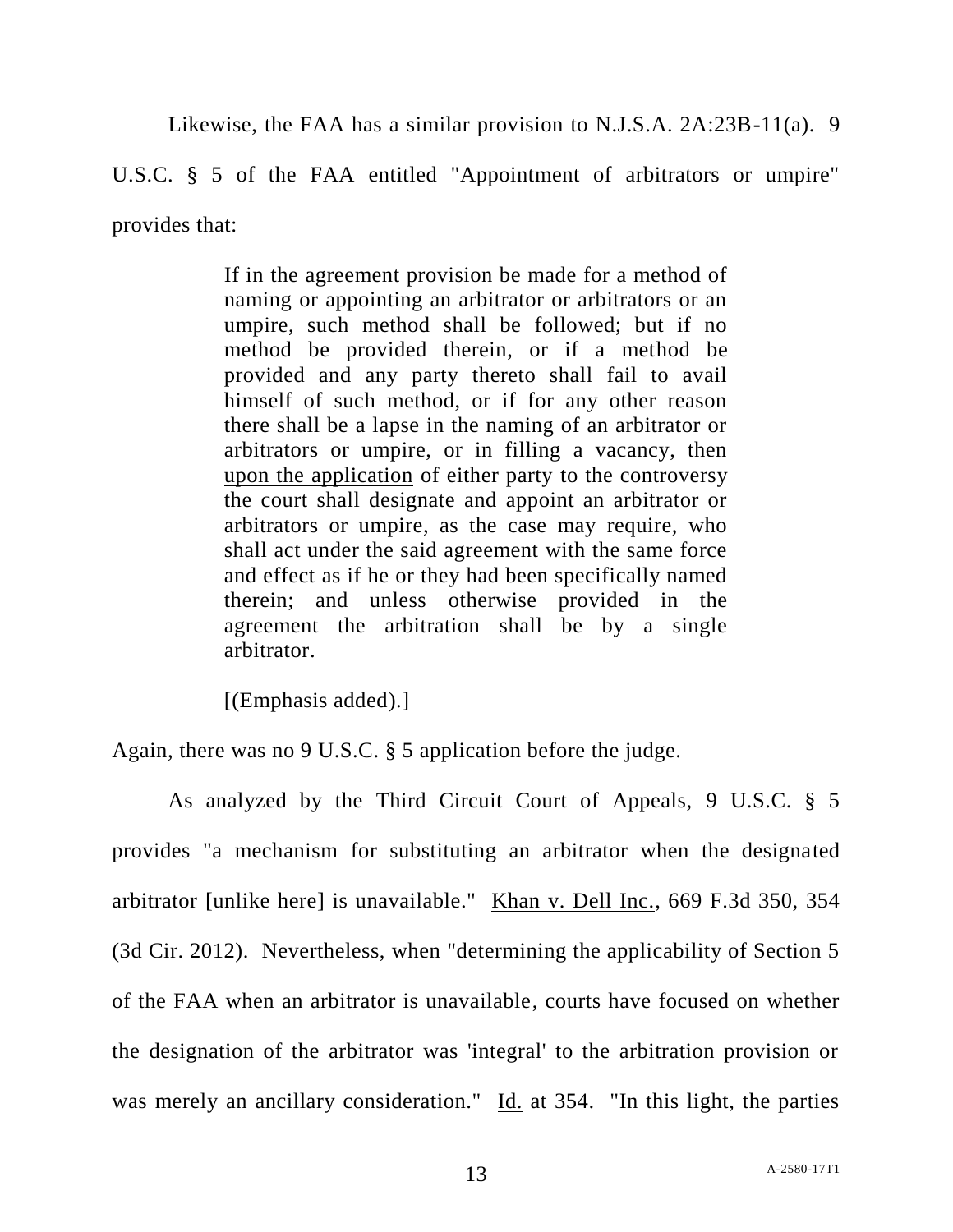must have unambiguously expressed their intent not to arbitrate their disputes in the event that the designated arbitral forum is unavailable." Ibid. See also, Jackson v. Payday Fin., LLC, 764 F.3d 765, 779-80 (7th Cir. 2014) (stating that under the circumstances presented there, the court "cannot save the arbitral process simply by substituting an arbitrator").

In our case, it was not that the "designated" arbitral forum was "unavailable," but rather that there was no designated arbitral forum or general process selected by the parties in the first place. The parties did not reach any agreement at all. This became painstakingly evident by defendant's continued improvised negotiations during oral argument before the motion judge. The parties here failed to appreciate fully the ramifications of the supposed arbitration agreement, as required by Atalese.

We emphasize that the issue in this case is whether to invalidate an arbitration agreement because the parties failed to identify any arbitration forum and any process for conducting the arbitration. The agreement must first reflect a meeting of the minds about what rights ostensibly replaced plaintiff's right to a jury trial. If the parties had done that, but remained unable to choose a particular arbitrator, then they could have arguably petitioned the court to make such a selection.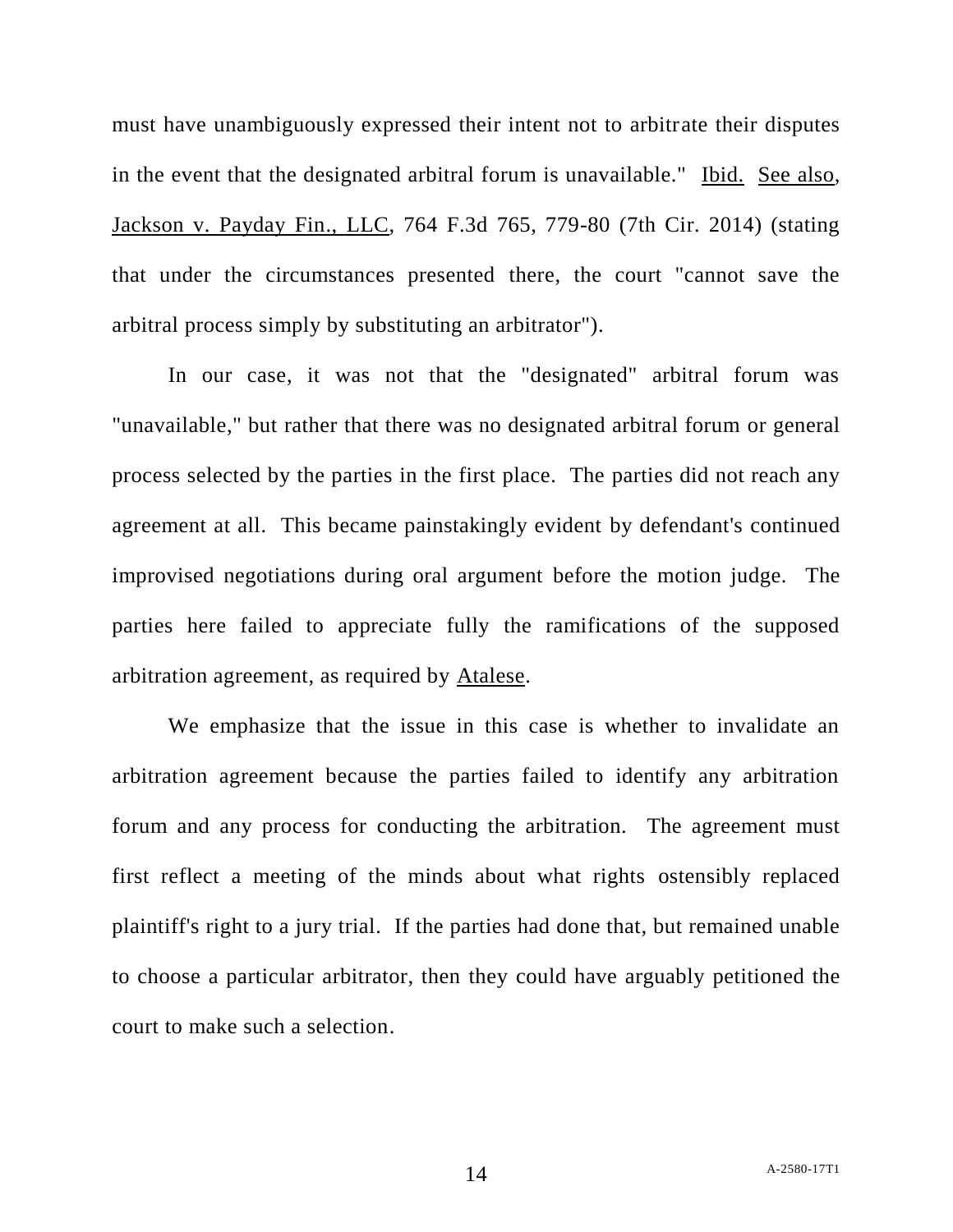We now address the important consequences of failing to identify in some fashion the process for selecting an arbitration forum, such as by otherwise designating in the contract any arbitral institution or by identifying any general method for selecting an arbitration forum. Undertaking this endeavor highlights the importance of addressing  $-$  in some fashion  $-$  the rights that replaced judicial adjudication of the underlying dispute. And as Atalese instructs, and as Kleine applied, had this been done, the parties then would fully understand both the rights that have been waived and the rights that have taken their place.

#### A.

Selecting an arbitral institution informs the parties, at a minimum, about that institution's general arbitration rules and procedures. Without knowing this basic information, parties to an arbitration agreement will be unfamiliar with the rights that replaced judicial adjudication. That is, the parties will not reach a "meeting of the minds."

We do not mean to imply that the parties must detail in the arbitration agreement the exact manner in which the arbitration proceeding will proceed. See, e.g., N.J.S.A. 2A:23B-15(a) (giving the arbitrator such discretion). But to understand the ramifications of a waiver of a jury trial, the parties must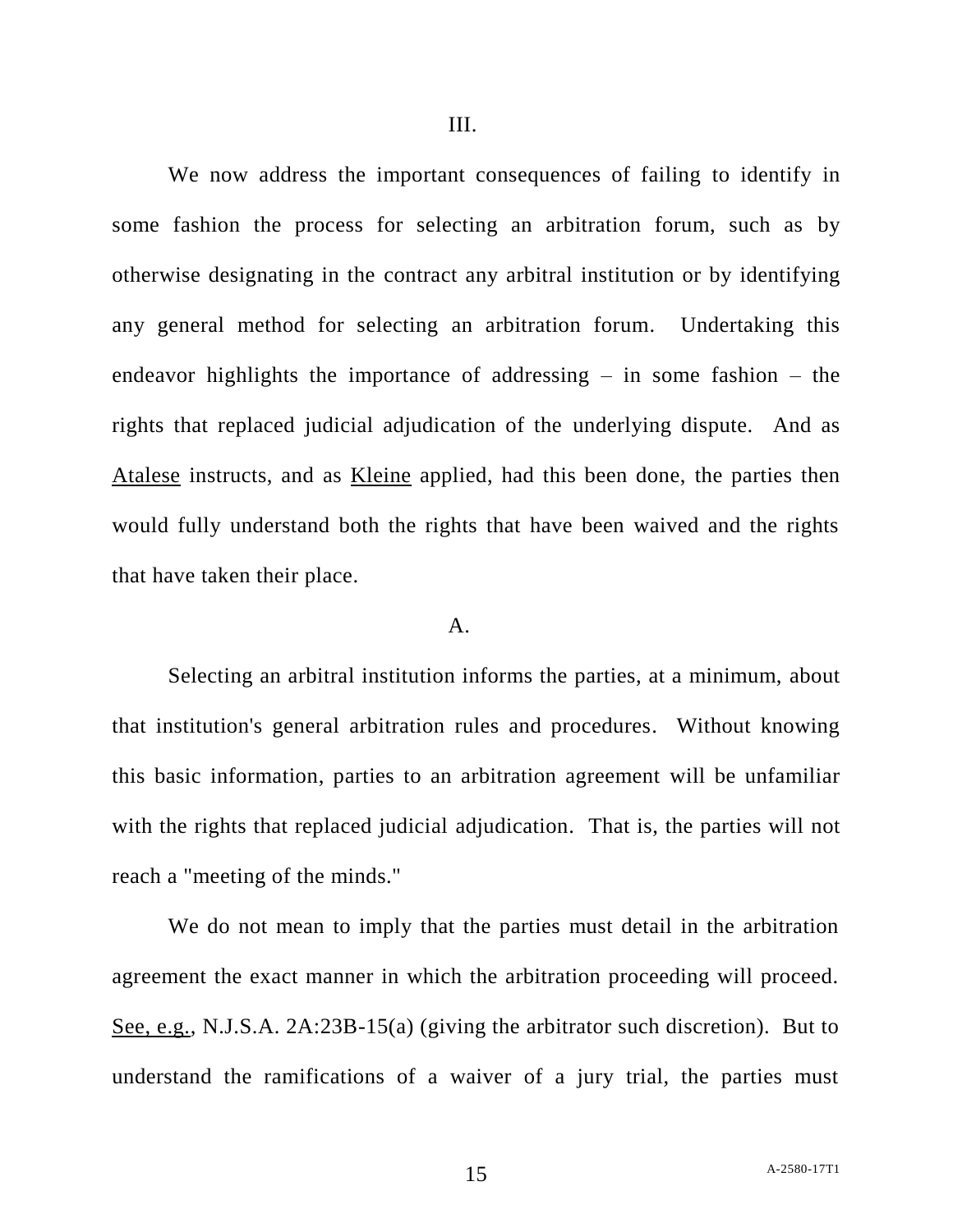generally address in some fashion what rights replace those that have been waived. Without limitation, the parties might generally indicate in their agreement that one or more individuals will arbitrate the case, or they could identify an arbitral institution. Doing so addresses the rights that replaced the right to judicial adjudication.

For example, AAA uses certain procedures for arbitrating employment disputes.<sup>5</sup> AAA adheres to due process safeguards, which at a minimum meet the standards outlined in the National Rules for the Resolution of Employment Disputes. Ordinarily, when parties select AAA, they make AAA's rules part of their arbitration agreement. Such rules address, but are not limited to, notification requirements, the initiation of the proceedings, management conferences, discovery, the location of the hearing(s), the number of arbitrators, communications with the arbitrator(s), attendance at the hearings, dispositive motions, evidence, modification of awards, applications to court, fees, expenses, and costs. Picking AAA, for example, helps the parties reach a "meeting of the minds" as to the rights that replace the right to a jury trial in court.

<sup>&</sup>lt;sup>5</sup> For an analysis of AAA's employment arbitration rules, see www.adr.org. This site identifies AAA's rules amended as of November 1, 2009, with a revised introduction as of October 1, 2017.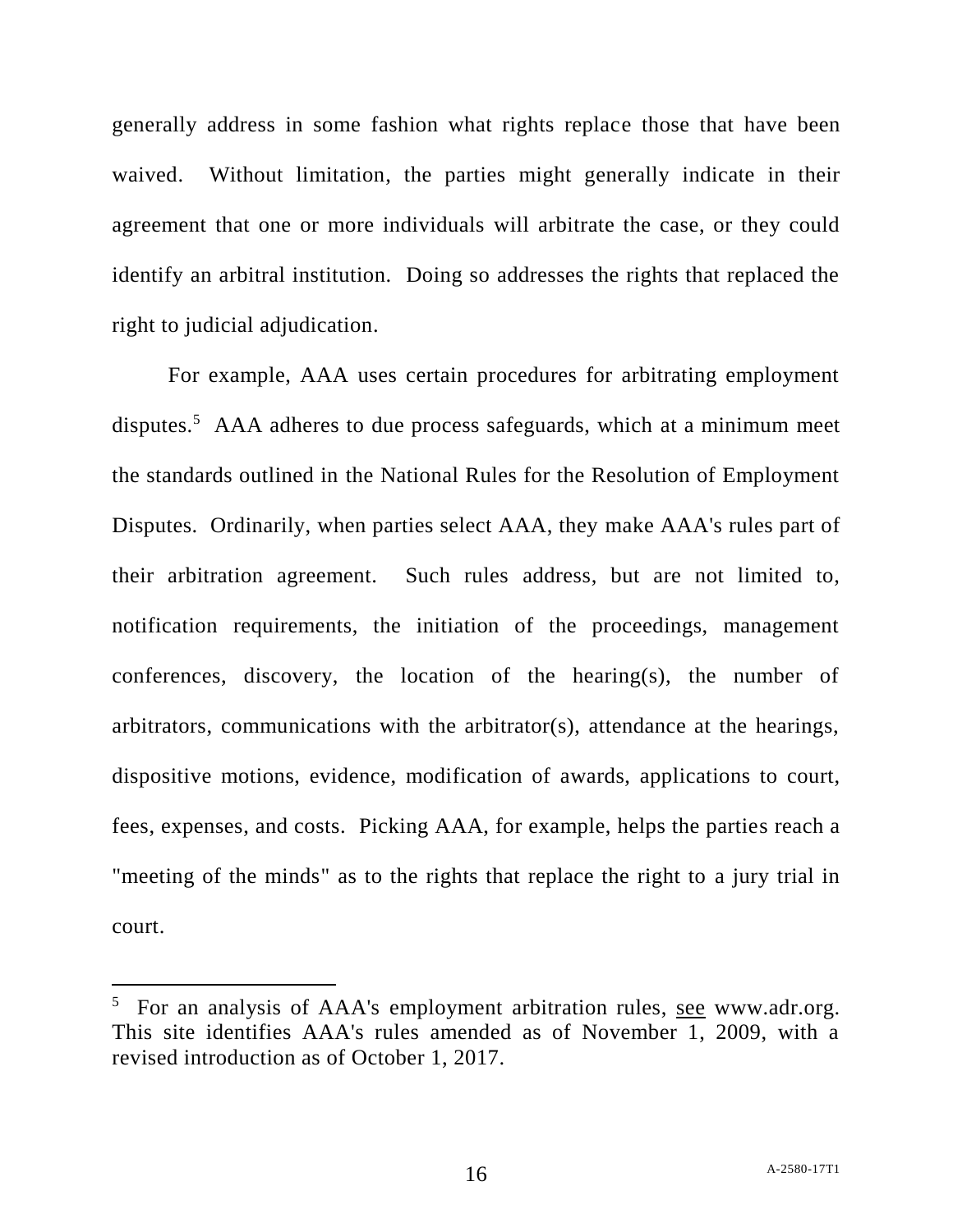Similarly, JAMS provides its own set of arbitration rules and procedures applicable to its alternative dispute resolution (ADR) services, such as JAMS' employment arbitration rules and procedures.<sup>6</sup> We need not detail those rules here. The point is that selection of JAMS as an arbitral institution  $-$  or any other ADR forum – informs parties about the rights that replace those that they waived in the arbitration agreement. We are not talking about insignificant aspects of the arbitration process. The associated rights connected with the selection of an arbitral forum generally establish the substantive and procedural setting for the entire arbitration process.

Take, for example, the relevant part of the arbitration agreement reached by the parties in Atalese, in which they identified AAA, JAMS, and the applicable rules. The agreement stated in part:

> [T]he claim or dispute shall be submitted to binding arbitration . . . . The parties shall agree on a single arbitrator to resolve the dispute. The matter may be arbitrated either by [JAMS] or [AAA] . . . . The conduct of the arbitration shall be subject to the then current rules of the arbitration service.

[Atalese, 219 N.J. at 437 (emphasis added).]

We do not mean to imply that there must be certain "talismanic words" in the agreement as to the rights that replace the right to judicial adjudication.

<sup>&</sup>lt;sup>6</sup> See www.jamsadr.com.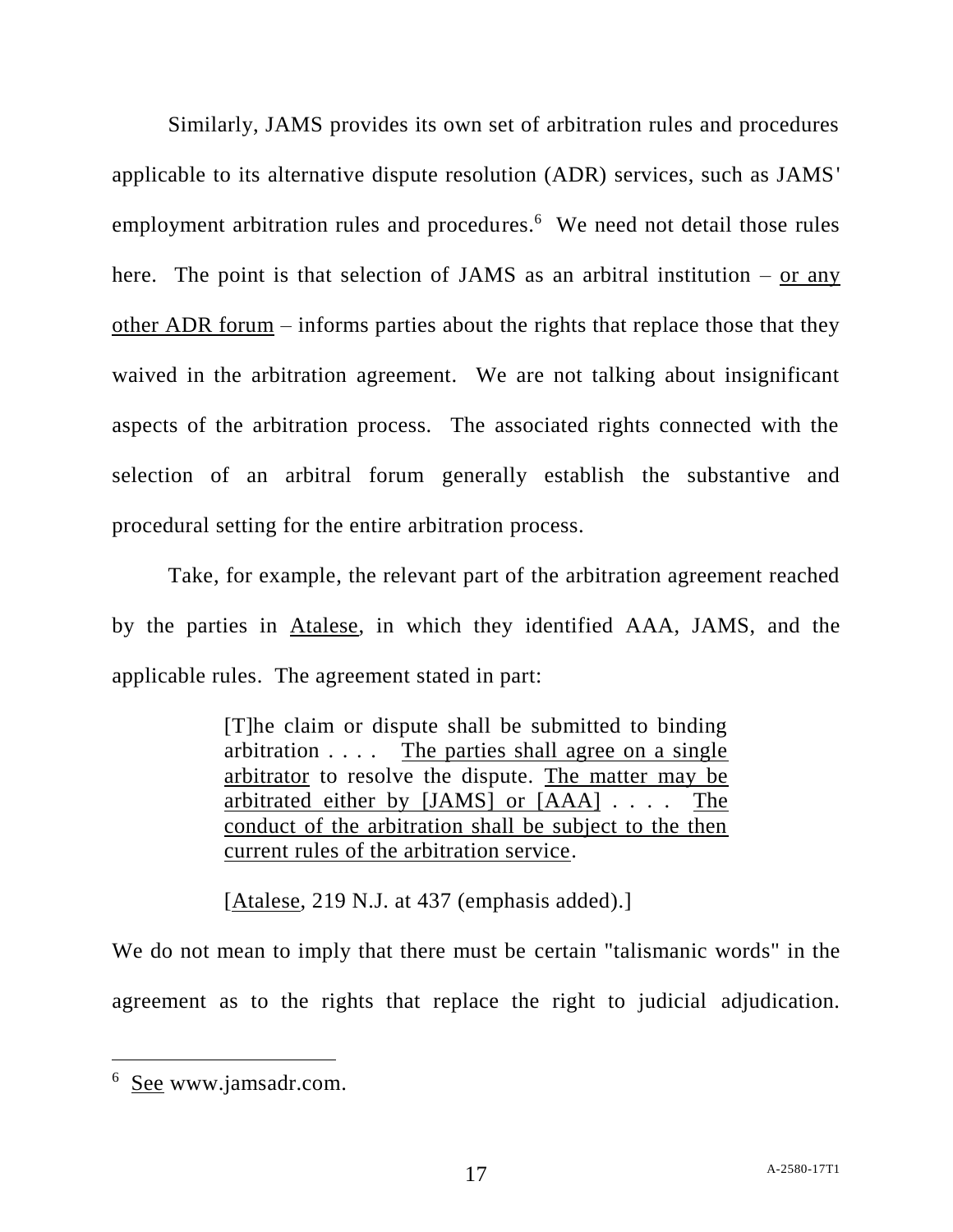Imposing such a requirement would upset the "equal footing" that arbitration contracts enjoy with all other contracts. But, as explained by Atalese, it is important that the arbitration agreement reflect a "clear mutual understanding of the ramifications" of the parties' mutual assent to waive adjudication by a court of law. Id. at 443. In some fashion, the agreement must communicate that.

Although not binding on us, an issue similar to the one in <u>Kleine</u> arose in another jurisdiction where the Court was unwilling to permit a judge to select – or, like here, unilaterally allow one party to do so after the fact – an arbitration forum when the one selected by the parties in their arbitration agreement became unavailable. In Covenant Health & Rehabilitation of Picayune v. Moulds, 14 So. 3d 695, 706 (Miss. 2009), the arbitration clause provided that the parties would arbitrate any dispute following "[AAA] and its rules and procedures." AAA then became unavailable. Ibid. The Mississippi Supreme Court refused to "select a forum not anticipated by either of the parties." Id. at 707 (emphasis added). Similar to Kleine, the Court invalidated the arbitration clause. Id. at 706. To do otherwise would be re-writing the arbitration agreement, as the judge did here.<sup>7</sup>

<sup>&</sup>lt;sup>7</sup> We note that the parties in Covenant Health did not apply to the court and ask the judge to appoint a specific arbitrator, although they could have. (continued)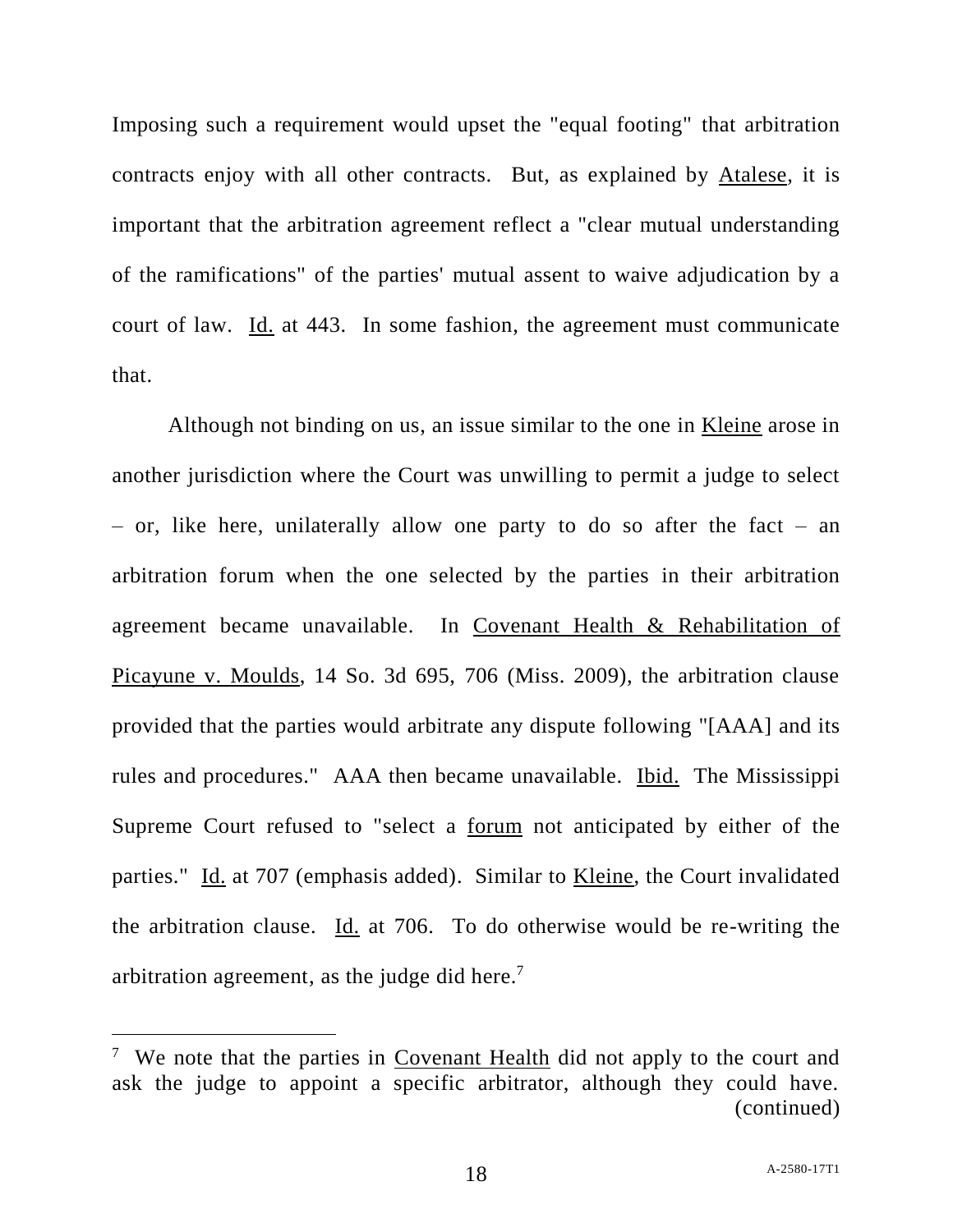The failure to identify in the arbitration agreement the general process for selecting an arbitration mechanism or setting – in the absence of a designated arbitral institution like AAA or JAMS or any other ADR setting – deprived the parties from knowing what rights replaced their right to judicial adjudication. Again, we do not impose any special language that parties must use in an arbitration agreement. Imposing such an obligation would violate Kindred Nursing, Atalese, and the other cases that preclude subjecting

(continued)

 $\overline{a}$ 

§ 11-15-109. Method of appointing arbitrators

If an agreement or provision for arbitration provides a method for the appointment of arbitrators this method shall be followed. In the absence thereof, or if the agreed method fails or for any reason cannot be followed, or if an arbitrator who has been appointed fails or is unable to act and his successor has not been duly appointed, the court, on application of a party to such agreement or provision, shall appoint one or more arbitrators. An arbitrator so appointed shall have the same powers as if he had been named or provided for in the agreement or provision.

[(Emphasis added).]

Rather, the Court was unwilling to select a new "forum" that had not been anticipated by the parties. As to the appointment of an arbitrator, Mississippi's Civil Practice and Procedure sections 11-15-101 to -143, applies to arbitration of controversies arising from construction contracts and related agreements: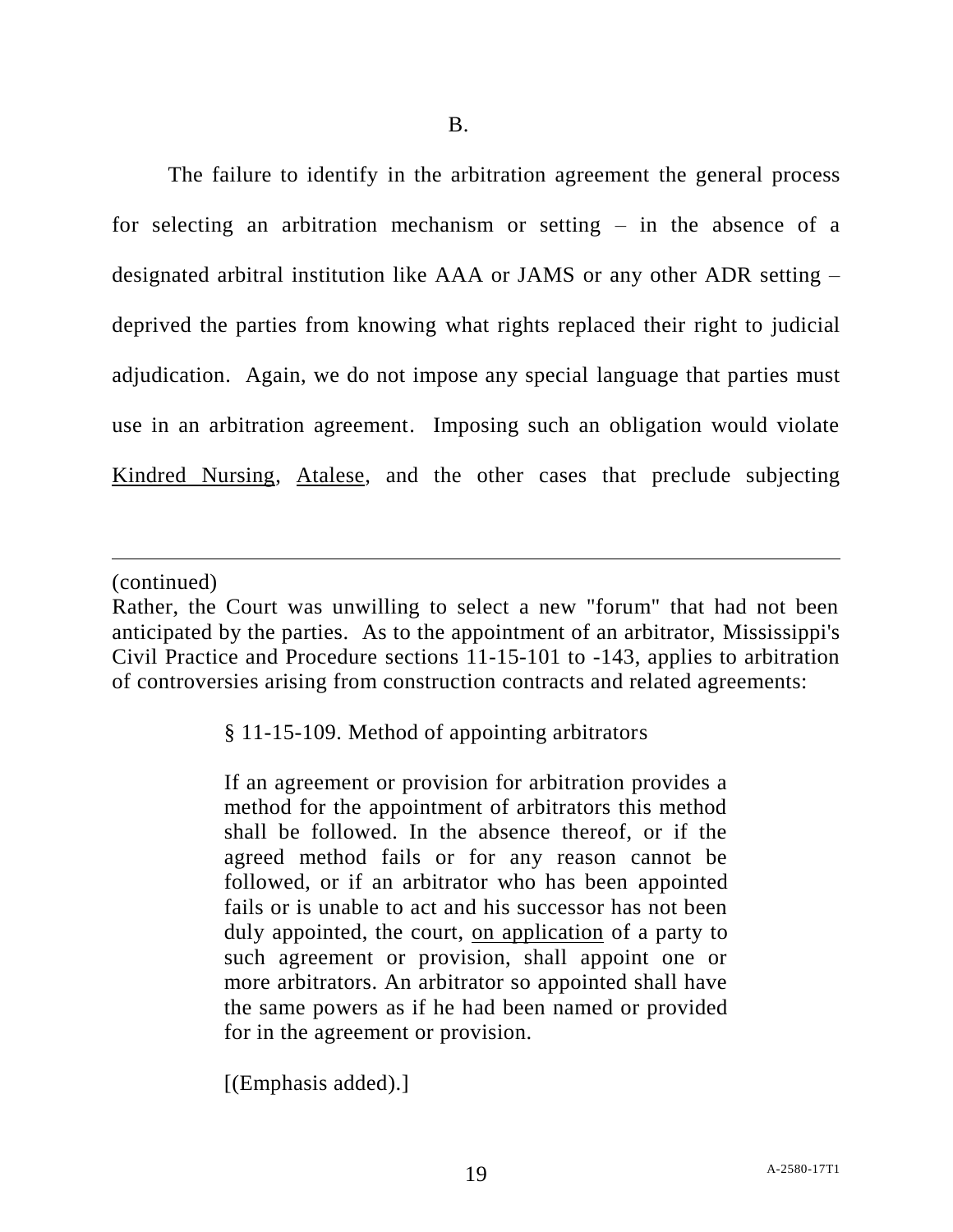arbitration agreements to more burdensome requirements than other contractual agreements.

For an example of how to generally communicate this important missing information, we cite Oasis Health & Rehabilitation of Yazoo City, LLC v. Smith, 42 F. Supp. 3d 821 (S.D. Miss. 2014). In Smith, the parties picked an arbitral institution that, unbeknownst to them, was non-existent. But in their agreement, they identified a general process for selecting an arbitration forum if the institution they selected became unavailable. Id. at 824. In Smith, the parties agreed to

> participate in formal . . . Arbitration to be conducted by ADR Associates, LLC through its Dispute Resolution Process for Consumer Healthcare Disputes ("ADR Associates Rules"), which are incorporated herein  $b[y]$  reference, and as more fully set forth below. If ADR Associates, LLC is unable or unwilling to conduct the ADR process at the time of the dispute, the parties shall mutually agree upon an alternative organization that is regularly engaged in providing ADR services to conduct the . . . Arbitration. If the [p]arties cannot agree on  $a[n]$ ... arbitrator, each party shall select one . . . arbitrator and they together shall choose a third . . . arbitrator who shall conduct the ADR Process.

# [Ibid.]

In enforcing the arbitration agreement, the court noted that the parties "explicitly contemplate<sup>[d]</sup> that the<sup>[y]</sup> . . . might not agree [on an arbitral] institution] and prescribe[d] an agreed method for selection in that event . . . ."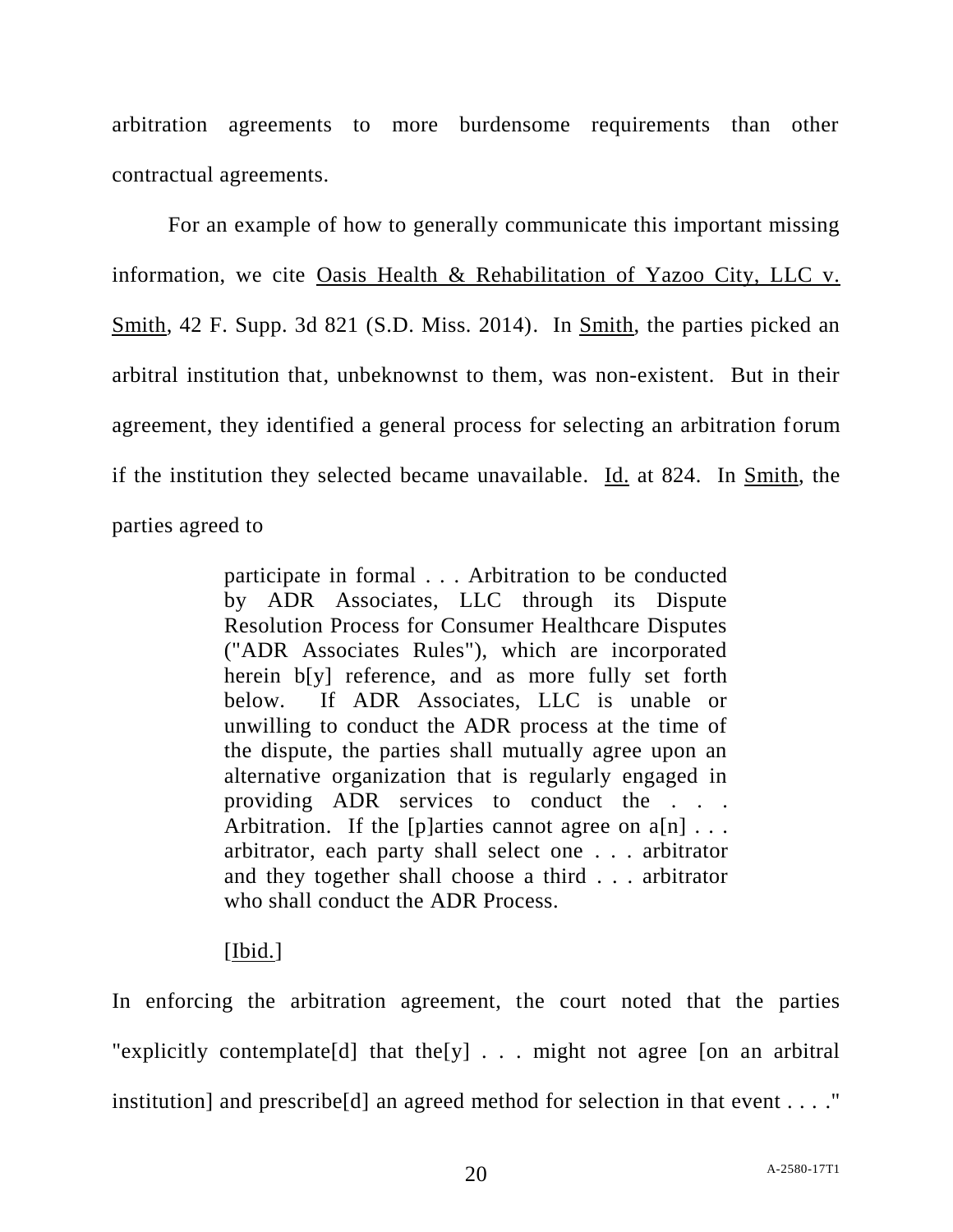Id. at 826.<sup>8</sup> That is, they reached a "meeting of the minds" as to what rights replaced the right to a jury trial.

Like Smith, and without requiring specific language, an arbitration agreement might generally reflect a desire for the participation of a neutral arbitrator, who would participate with a panel of arbitrators selected by the parties to the arbitration. In such an instance, the arbitration agreement might permit each party to pick an arbitrator and then those arbitrators would select the neutral arbitrator. Or the parties might agree to some other forum, so long as they enter into an arbitration agreement that in some fashion reflects a "meeting of the minds" about what rights replaced those that they gave up.

In a contract in which one gives up a right – a jury trial for example – expecting to resolve a dispute in some other forum, one must know about that other forum. Without that knowledge, they are unable to understand the ramifications of the agreement. And if after having generally identified a forum – that is they have reached mutual assent – they still remain unable to

l

<sup>8</sup> In Oasis Health, the plaintiff contended that if state law invalidated an agreement, because the parties' failed to select or provide a method for selecting an arbitrator or arbitrators, or because there existed a lapse in the naming of an arbitrator or arbitrators, then federal law (Section 5 of the FAA) provided the operative substantive law regarding an arbitration forum. But the court did not consider this contention because it concluded state law was not inconsistent with federal law.